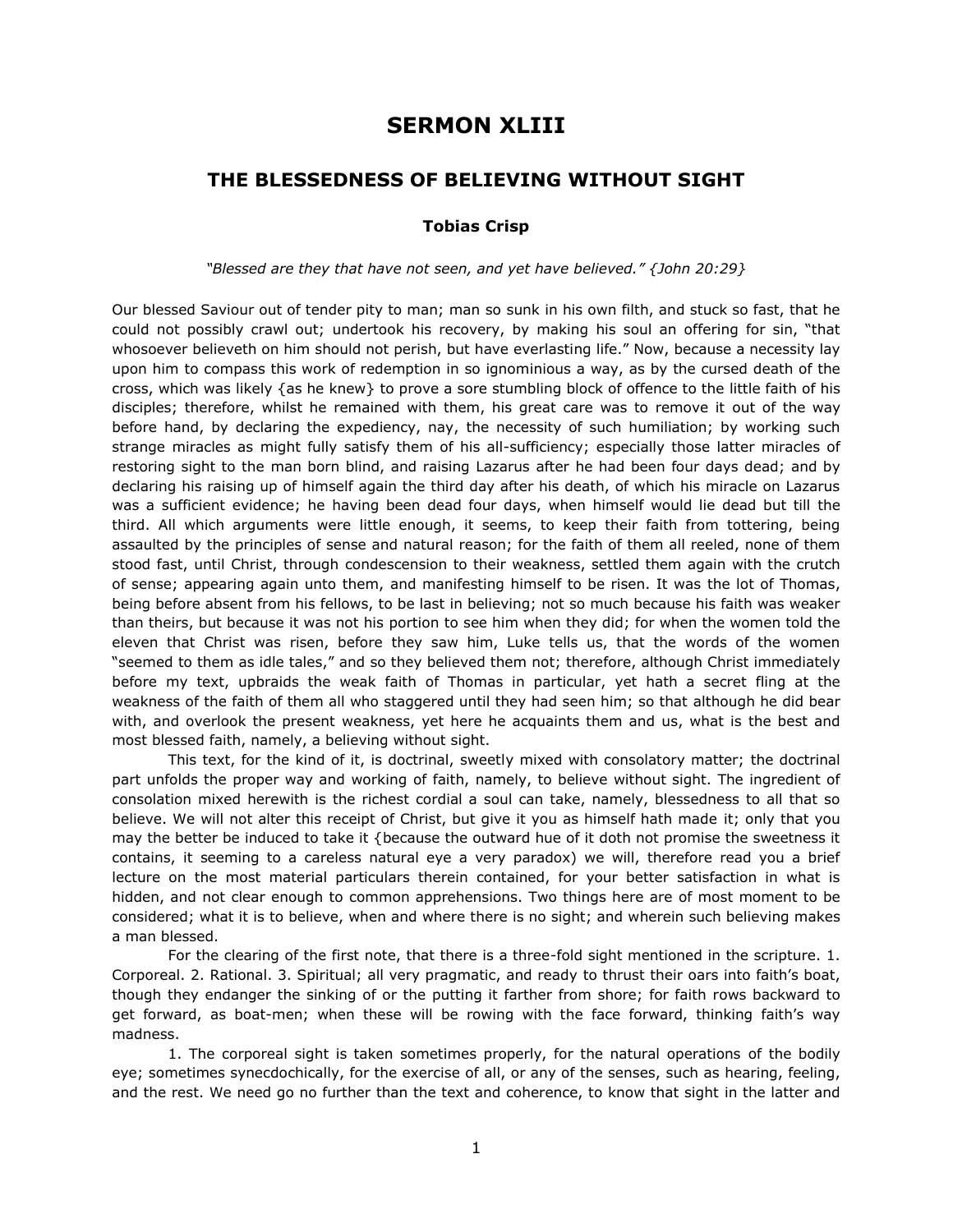larger sense is not only used in scripture, but also intended in this place to be sequestered from believing. Thomas will not believe, except he see the print of the nails in Christ's hands, and thrust his hands into his sides; which exceptions, when granted him, both in seeing and touching him, he puts both into the word seen, "because thou hast seen, thou hast believed, blessed, &c." But for further clearing hereof, you must note, that although this sight and touching of Christ's body risen, be principally here intended, by reason of the occasion offered from Thomas's unbelief, yet our Saviour intended his speech should extend further, to all natural sense in any other cases; for he speaks not so restrictively in the text, as to limit in only to the present occasion; then he should have added to seen, {me or my body,} and should have mentioned Thomas only here, and not said blessed is he in general, which includes all believers. It is therefore to be understood, that the corporeal sight here intended to be sequestered from a blessed believing, implies all such visible and palpable natural things, which men are naturally apt to fly unto, and rest on, to keep them from staggering at Christ's promises especially, without which their faith is very wavering.

For the further clearing of our Saviour's intent, about the mixing of natural sense with faith to support it, I will illustrate it in two sorts of instances; in personal cases, and in cases that concern the church in general.

That which Christ aims at in personal cases is, when we find any promises of the good we desire or want, he would not have us judge of the likelihood or unlikelihood of their accomplishment, by the probability or improbability of concurring sensible means. For example, "I will not fail thee, nor forsake thee;" when wind and tide are all with us, when outward things are all flowing towards us, we suspect not, nor are anxiously disquieted with doubts or scruples of miscarriage, but believe; but when God takes away these sensible crutches, and leaves nothing in the eye but his promises, we are presently troubled; a thousand objections then arise, and makes us reel to and fro like a drunken man, and we are even at our wit's end. It was David's weakness, for whilst he knew of any holes or holds of safety to secure him from Saul, he staggers not at the promise of the kingdom; but when Saul had hunted him out of all, then his faith reels, and, as he confesseth, "he said in his haste, that all men were liars," even Samuel himself. And again, in his staggering, he cries out, "I shall one day perish by the hand of Saul." Examples are infinite of this kind; such are, Moses in the matter of food in the wilderness, and fetching water out of a rock; the prince on whom the king leaned when the famine was in Samaria, and the prophet foretold a sudden plenty; and the disciples about the few loaves and fishes for the feeding so many thousands. Now our Saviour in this place and case would have our faith abstracted from these sensible means, and not lean a jot to them, but settle on the promise alone as its sole bottom; yet not as if we should wholly neglect the use of such means as he puts into our hands, but faith must not lean to them as a lame man on a crutch.

For the church in general, Christ promises, that "the gates of hell shall not prevail against it;" and that "no weapon formed against it shall prosper." Here he would not have our faith consult with sensible probabilities or improbabilities, for quieting or satisfying of us in the truth and accomplishment of these promises. For example, whilst a church, or this our church, hath the concurrent hands and voices of great patrons to support or raise it, and we see their activity, wisdom, and power, working that way, we conclude, with a settled security, that it shall "stand fast like mount Zion," and shall mount up; but if the tide turns, or storms arise, her great patrons withdraw, or are scattered by might, and great politicians lay siege against her, when hopeful means are dashed, and former likelihoods come to nothing; then for all the promises we hang the lip, and grow desperate; this is to join sense to faith, which our Saviour here would have separated from it, intending that the failing and disappointing of such and such sensible means, shall not a jot alter our confidence in the promises, or cause us to be the more jealous of them. A notable illustration of this you have in God's people, Ezek.37:1-11, who seemed to themselves as dry bones, because they saw no refuge to fly to; therefore he shows a notable vision of dry bones, raised to a mighty active army; intimating that God's promises to his church, are never put to straits by the greatest natural impossibilities, and that therefore our faith should not be brought to so uneven, deceitful, and rusty a beam.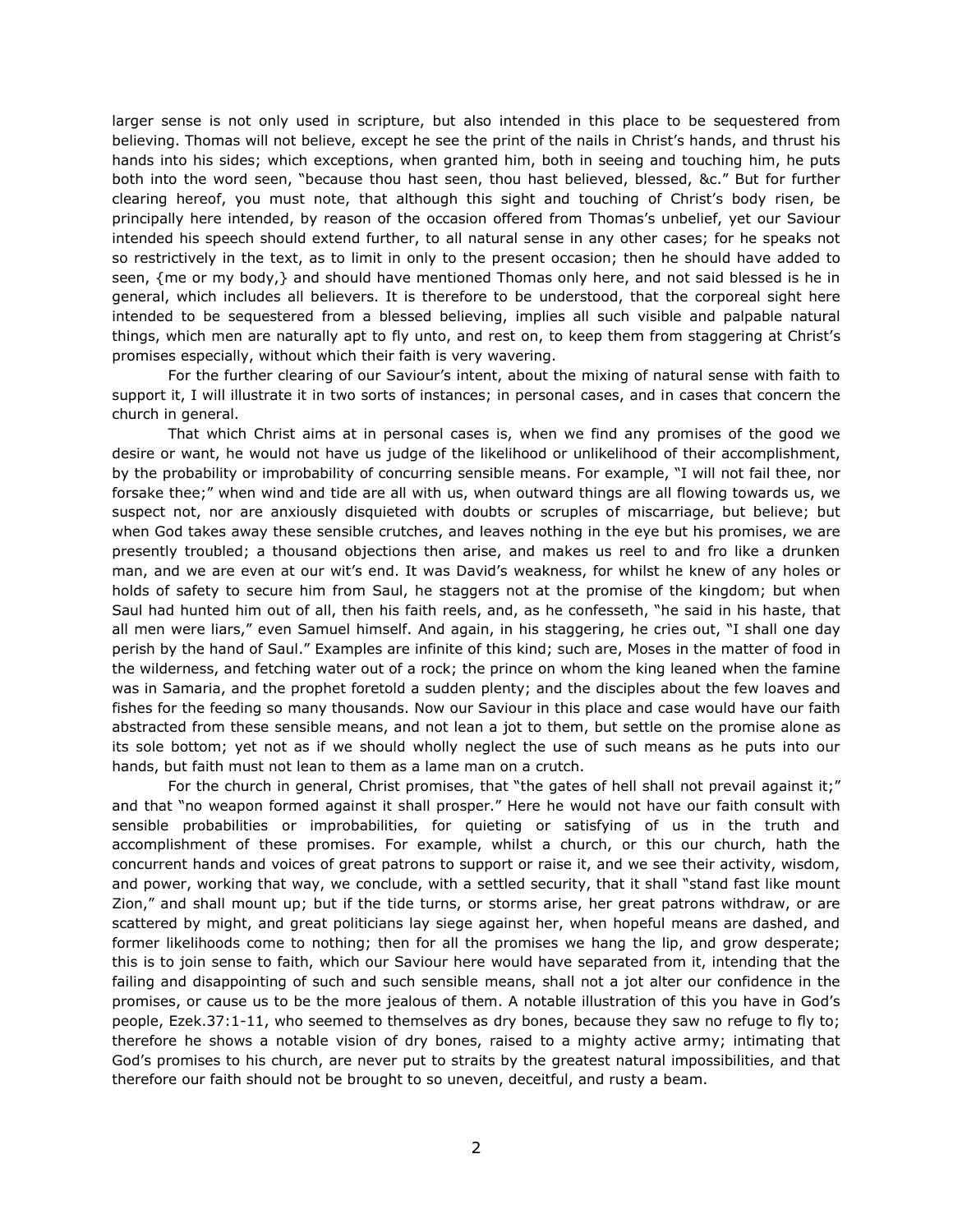2. As natural sense, so natural reason is to be sequestered from believing; where, let us consider; what the sight of natural reason is; {for that there is such an eye I need not stay to prove;} and, what it is to sequester it from believing; for the former, it is in general no more but a certain evidence of the truth of things, and of their coming to pass, so far only as by natural principles, and dependence of effects on their causes that the discourse of reason can demonstrate and infer. For the clearer illustration of this, {because it is very common to call this natural reason to counsel, whereon we are apt to rely much for the certainty of things to be believed, } know more particularly, that a man is said to see things by natural reason, when knowing what effects natural causes will produce, and what not, he concludes of such effects accordingly. For instance, a man by rational sight knowing that fire naturally burns, but cannot cool a thing; hence he concludes certainly, that such or such a thing cast into the fire must needs be burnt. So also knowing that lesser might is overtopped by greater, certainly concludes that the weakest must needs go to the wall. Now further consider, that where reason cannot find or pry into the adequateness of a cause, to produce such or such an effect, let who as will affirm, it shall be produced, it will not be embraced. In brief, such an adhering unto the evidence of things only as reason can make by its natural discourse, rejecting all things else, at least as doubtful, which it cannot dive into, this is properly a rational sight.

This will be more clear in considering what it is to sequester rational sight from believing; for clearing whereof, you must not conceive that a man must be an unreasonable creature, or cease to be reasonable when he believes; there is a necessary use of reason in believing, insomuch as creatures without that are not capable of it. It would not therefore be amiss, to understand what sight of reason is necessary, and what must be separated. Note, that inferring conclusions from adequate causes known, which is the special work of reason, is necessary unto faith; for example, when God saith, "I blot out your transgressions for mine own sake;" it is impossible to believe this without the use of reason. For the thing must be understood by an intellectual faculty; natural idiots cannot believe. 2. There must be some ground or reason of believing it, something that must draw the soul to be persuaded of it; namely, because God speaks it, who is able to make it good, and the Spirit by the word persuades, that it is he that speaks it, and that he is able, faithful, and true. The apostle tells us, that "we must be able to give a reason of our hope," or faith; therefore we must have reason for it. You will then say, what sight of reason must be separated from believing? I answer, whereas natural reason judges and concludes of events according to the efficacy, or inefficacy of natural causes, as if a thing could not come to pass except the womb of nature could afford it; this principle must be denied in believing divine truths, and an infinite efficacy must be allowed to an infinite supernatural cause; God himself being infinitely beyond all natural causes; the truth is, that the judgment of natural reason about heavenly things, from the efficacy of natural things, secluding supernatural, is worse than a blind man's judging of colors, which although he see not himself, yet he is apt to judge as seeing men do; whereas natural reason is peremptory, and will not yield one jot beyond its dim sight. You may observe it an ordinary thing, when God makes promises of greater things than nature produces, then natural reason is called to consult and deliberate, nay, to give its vote to such promises; as in those cases of Moses before mentioned; "Ye rebels, must I fetch water out of a rock?" He consults with the rock, what efficacy it had to give water, and so staggered; and with the barren wilderness, what it had to afford food; they pleading impossibility, his faith staggers, which lost him the temporal Canaan. See it in Sarah, consulting with her old age, and the deadness of her womb, whether nature could produce the promised seed from them; which they denying, she laughs at it. Nicodemus also, about the mystery of regeneration, reasons with nature, whether it could receive a man, being old, into his mother's womb again, and so, instead of believing, cries out, "how can these things be?" And the disciples consult with death and the grave, whether they could send their guests away alive again, as Thomas here did, so believes not the resurrection of Christ. On the other side, see how Abraham sequesters the sight of reason from his faith in the promised seed; "he considered not his own body being dead, nor the deadness of Sarah's womb;" that is, he stopped his ears, and would not hear the reasons nature would suggest of the impossibility of the thing. So the three children would not hear, nor mind what the nature of fire could say to deter them, but stick to this,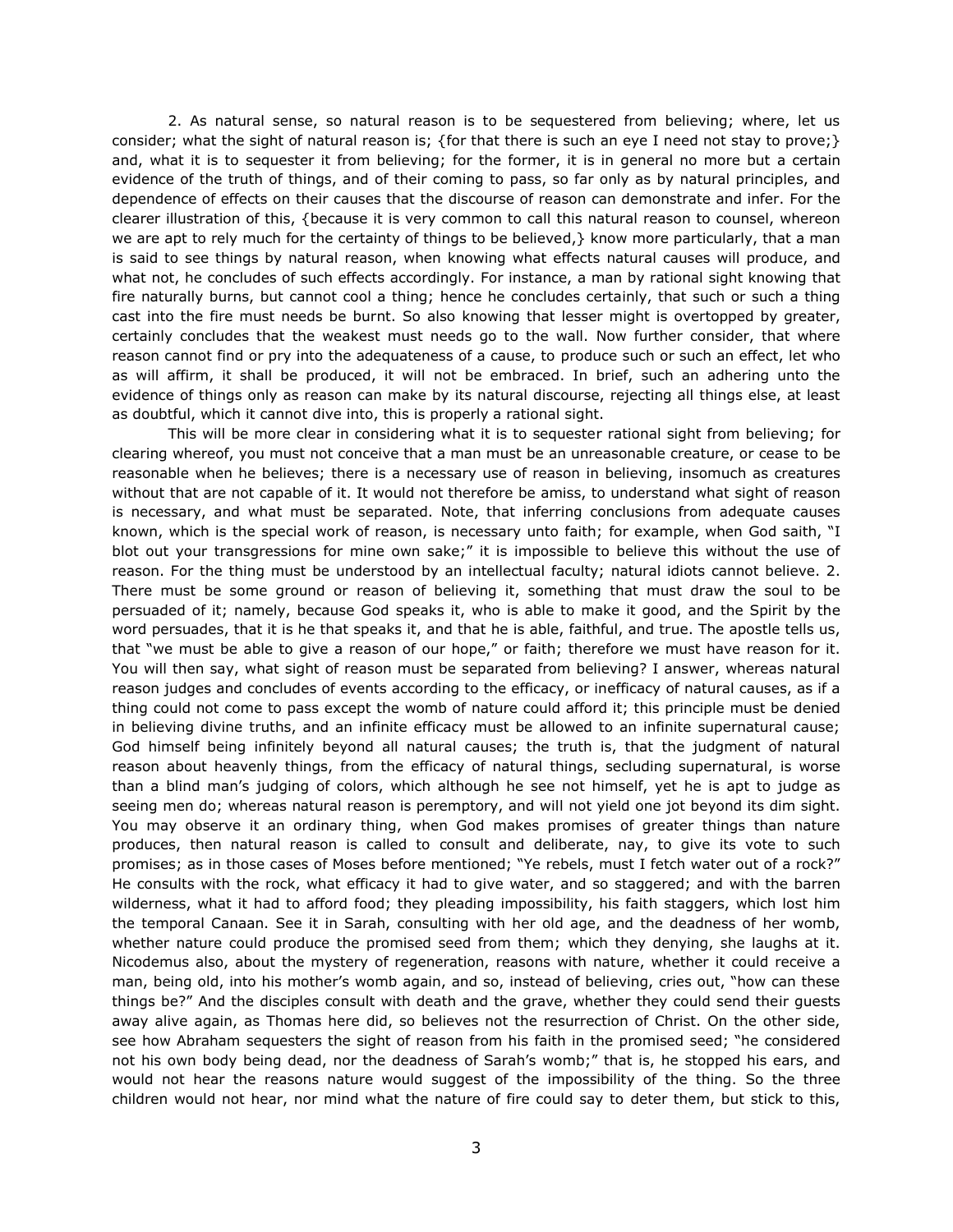"our God is able, and will deliver us," let fire, say what it can. Now the faith which Christ commends here, is such as must be abstracted, both from the encouragements and discouragements which natural discourse of reason can suggest; that is, it must neither lean nor venture any weight on the one, or be startled or unsettled by the other; but without regarding either, stand fast on its own bottom only, to wit, the self-sufficient authority of divine truth, never asking, no, nor yet regarding how likely, or unlikely, it is to reason that such a truth should come to pass.

There is also a spiritual seeing of things mentioned often in the scripture. Now, the question is, whether this spiritual sight must be abstracted from believing? For the full answer hereof you must first distinguish of spiritual sight as before of the bodily. It is used oftentimes strictly, for a sanctified understanding, knowledge, spiritual discerning God's revealing unto, and acquainting the soul with the secrets of his divine mysteries, according to that prayer of David, "open thou mine eyes, that I may behold the wondrous things of thy law." Likewise, it is taken sometimes more largely, for spiritual sense, or experimental feeling of God's comfortable presence and power, according to that of the psalmist, "taste, and see how good the Lord is." So likewise are those passages of God's "lifting up of the light of his countenance," and "showing his face," to be understood of a spiritual sense, or experimental perception of God's love, yet expressed by "seeing his face." Now, to resolve the question, I answer, that the former, to wit, a spiritual understanding, or insight into the mysteries of the gospel, is absolutely essential to believing, without which it hath no subsistence; for, without knowledge the heart is not good; and therefore cannot be a believing heart, from whence it obtains that denomination of goodness. Therefore it is, that knowledge is sometimes spoken of in scripture instead of believing; "this is life eternal, that they might know thee the only true God, and Jesus Christ, whom thou hast sent." Whereas salvation comes by faith; men must hear, and by hearing must understand before they can believe; so Paul tells us, that "faith comes by hearing." This single eye is that which makes the whole body of faith full of light; whereas, if this be dark, that must be full of darkness. A blind faith led by a blind man must needs throw the man, {blind in both these eyes,} into the ditch. But this sight must not be in the basis of faith, but the thing known; else we fetch the rise of faith from within ourselves.

As for the other branch of spiritual sight, namely, experimental spiritual sense, I shall desire you to mark the resolution of this exactly, which that I may perform the more clearly, I shall endeavour to show you. What this experimental spiritual sense is; and how far it must be shut up, and not regarded in the act of believing. For spiritual experimental sense, you are to consider it present or absent. Spiritual sense present, is an actual feeling within one's self, God kissing and embracing the soul, and that sensibly satisfied and refreshed with actual joy and solace therewith; a feeling the virtue and power of the gracious promises of the gospel actually diffused into the soul, and their energetical or powerful workings, together with the several graces of the Spirit, sensibly flourishing as green bay-trees, sending forth continually plentiful, large, and beautiful fruits; so that the stomach is not more sensible of the comforts and repairs by meat eaten with an hungry appetite, than the soul is with the digested bread of life. For example, when a person feels the enlarged workings of the spirit of mourning, prayer, and mortification, so that by them it mounts as with the wings of an eagle, it runs and is not weary; this, and such like, is a present experimental spiritual sense; when all this, and the like, is absent from the soul, so that God stands afar off, seems to thrust away, and will not give a good look, the promises seem to fail; as David complains, as if they were like a spring in drought, quite dried up, or a dry breast, that not a drop of sweetness will come, suck the soul as hard as it can, in regard of the exercise of grace, the soul seems as a channel from whence the feeding spring is diverted, all dry; or as a tree in the winter, so naked, as that it seems dead; tears and prayers are dried up, mortification and self-denial are of leaden heels, and the soul seems as bound hand and foot; this, and the like, is a case wherein spiritual sight, or sense, is absent.

Now, to come home to both these conditions of spiritual sense and senselessness; I say, where God is pleased to give the present operative virtue thereof, it should be cherished with all joy and thankfulness, as being a taste of heaven, and a comfortable means of an abundant glorifying of God. Yet, I say, it is very dangerous to faith to lean on this spiritual sense for the certainty and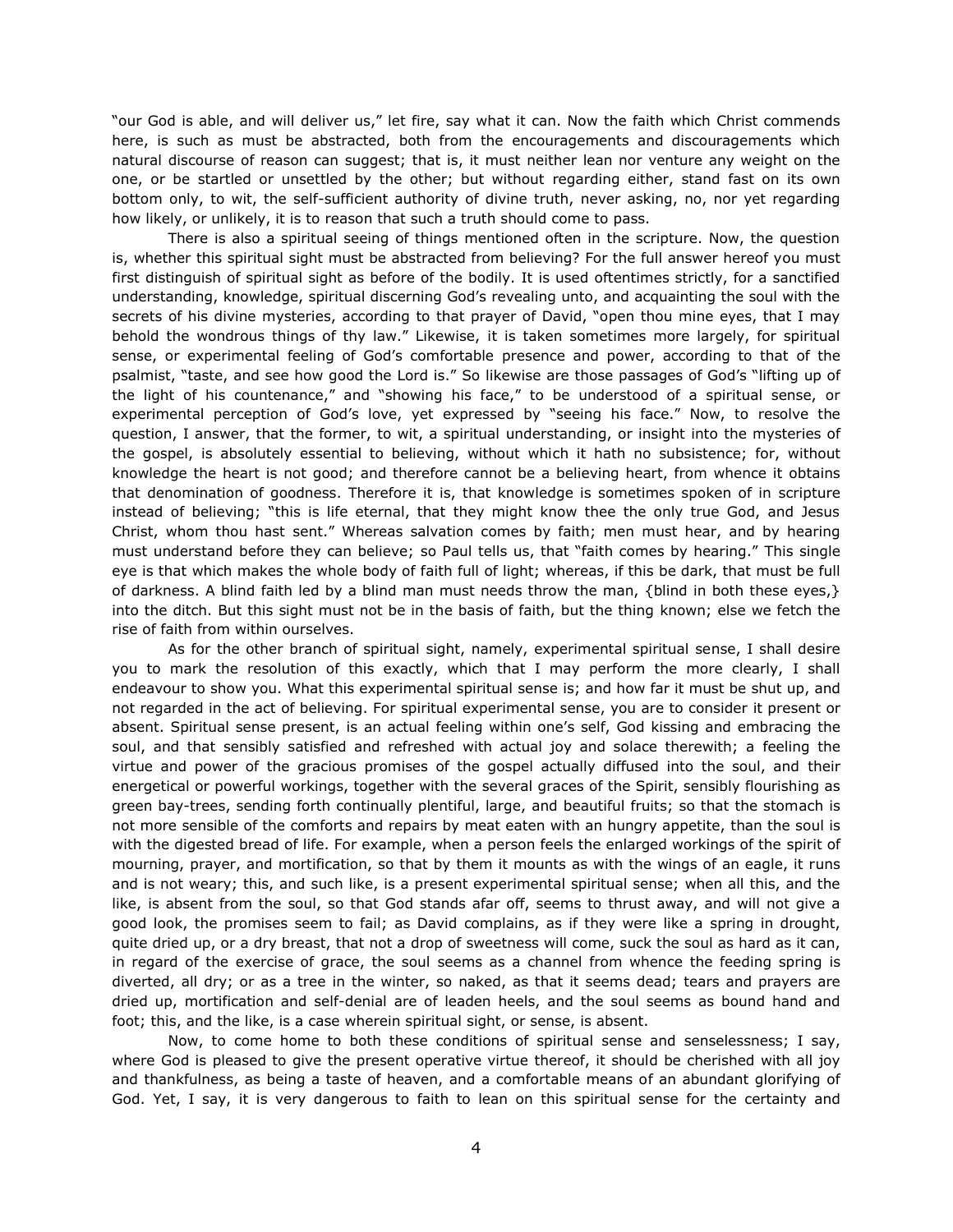stability of promises which concern future time. My meaning is; if such a one, thus possessed of spiritual sense, look upon promises for further good, and to be quietly settled about the due accomplishment of them, shall build on his present experiences, and not mind a sure foundation of the settling of the spirit; nay, if he set but one foot on this experience to rest his faith on, he shall totter sooner than he is aware, though the other foot be on the firm ground of God's truth and faithfulness. It is with such a one, as with a man that hath one foot on firm ground, and the other on a loose, or floating board; when that slips or falls, he will hardly stand fast, how firm soever the other foot stands. Who knows not the ebbings, as well as flowings of spiritual present experiences, the risings and settings of them? Let David speak for all; one while his heart is ravished and enlarged, it is full sea with him, as his spiritual sails are filled; by and by his sun is set, his channel is dry, the wind is turned into the teeth of him, {as I may say,} and he is roaring and crying out of God's forsaking him. You that have been wrapped up with him, have you not been in the bottom with him too? Hath not it been April weather with you, now a fair sunshine, anon a great storm tails, and this with a frequent vicissitude? Now, can that be good ground for any part of a foundation to be laid, that is so sinking? Suppose the most of the building of your confidence be on the rock, God's faithfulness and power; yet if but one corner be built on this experience that will give way, will it not endanger the drawing of the whole confidence at least aside? You will say, may I not gather confidence from former experience? No, not from the experience itself, but God's manifesting his faithfulness in fulfilling former promises. You will say, I do no otherwise; I answer, there are many who think they do no otherwise, yet do; for if God's faithfulness were the settlement of thy faith, in thy full tide of experience, and not the sense itself, how is it that he no sooner hides his face, but thou art troubled, and thy faith is tottered? Hast thou no more questioned or staggered at promises, being down, than when thou wert up? If so, why is it thus? Were the whole building of thy faith on the rock only, {that changeth not with the change of thy sense,} there would be no more cause of doubt, or suspicion, than there was before. The true cause indeed is that too much weight was ventured on that thawing ice.

Beloved, you had need be wise, even you that are in Christ's wine-cellar, now stayed with his flagons, and comforted with his apples; for if you depend too much on these love-tokens, and judge of love by the flowings in of them; God seeing himself robbed of the dependence due to him, may on purpose withhold, that you may learn not to trust on the uncertain experiences, but on the living God; and it may be, if you be not wary, it must cost you dearer than you would; the wisest may happily learn some wisdom; I doubt not, but that Christ who gives light, will guide by his Spirit into the needful truths he teacheth.

So I come to the second thing considerable about spiritual sense; namely, the absence of those spiritual experiences before mentioned. Here many a fearful soul is a most bitter advocate against itself; nay, and a misled judge too. When spiritual experiences fail, and their flourishing sappiness is sunk out of view, they do not only plead against believing promises, and urge vehemently what may be objected, but proceed to a fearful sentence, that it is presumption to depend on the promises, as long as it is so bad with them, and that they belong not to them, because they are at so low an ebb in spirituals. Before I enter on the clearing of this know, that it is far from my purpose to justify any defects in grace, or to rock any asleep in a naked condition; but rather by this discourse to set them in the right way. I say, it is not only no presumption, but the blessed faith which our Saviour and the Holy Ghost everywhere commend, to believe in Christ, and apply the promises to themselves as their own; even when spiritual experiences are vanished quite out of sight or sense. For example, such a one, for the present hath not sweet tastes, or sensible embraces of God's love, but rather the contrary, feeling the arrows of the Almighty sticking fast in him, and the like; I say, for such a one in this case to believe God to be his God, is a blessed faith. This seems at first a very paradox; but stay a while, and I shall make it a manifest truth, both by scripture, example, and precept. You know Job's case, what a terror God was to him, how {at least as he thought} God took him for an enemy, and wrote bitter things against him, making him to possess the sins of his youth. He was as low as man could lie, in regard of God's sensible favour being hid from him; yet as low as he was, his faith was not dashed herewith; for "though he kill me, yet will I trust in him," saith he; and his meaning is,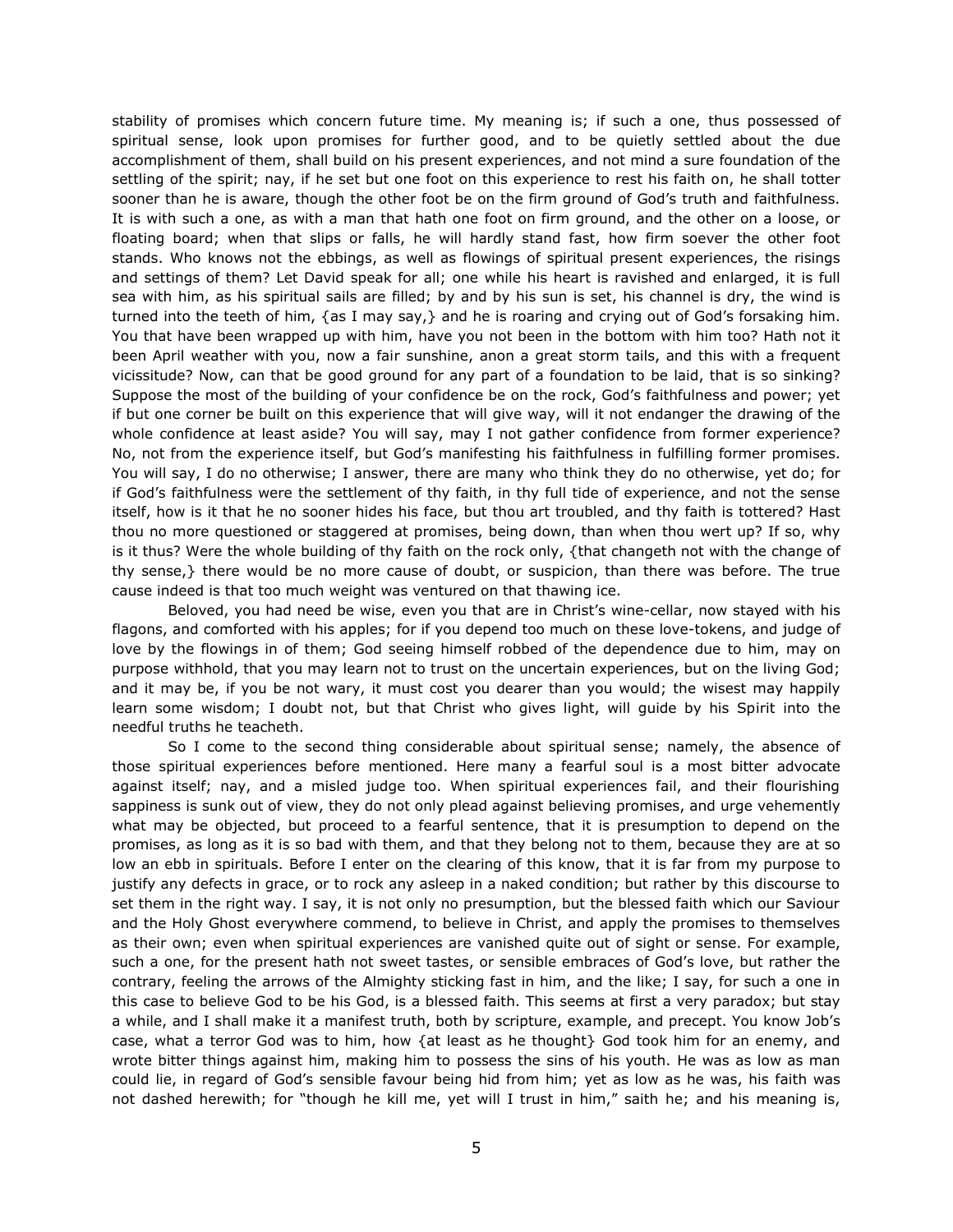though these terrors of the Almighty exhaust his soul, so that he die without the sense of God's favour, yet he will trust still. Dare any say that this was presumption in him? Nay, that it was not an heroical act of faith? And why mayest thou not say, and do as well as he? There can nothing of moment be objected against this instance that I know. I will name but one more without all exception. You know how Christ himself complains, that God hath forsaken him; yet even then he saith, "My God, my God." If you say, these are rare examples, not to be reached, {although that be not true,} see God's charge to believe even in this case; "who is among you that feareth the LORD, that obeyeth the voice of his servant, that walketh in darkness, and hath no light? Let him trust in the name of the LORD, and stay upon his God." {Is.50:10}

But many are apt to think, if I were sure he was my God, I might trust in him without sense. Now though this is a very common objection, yet who sees not the vanity of it? What is it to be sure, but to have the sense of his favour? Now the case we have in hand, supposes this sense removed and gone, and no appearance of it; so that the objection is but this, if I had sense, I might believe without it, which is either nonsense, or a contradiction. But it will be further objected, that if men must believe that have no experience, then wicked and unregenerate persons may believe the promises. I answer, that whilst they are such, they neither will, nor care to believe them one with another; indeed, they cannot believe them, {whilst such,} for it is not yet given them to believe or mind them. But, I answer, that wicked men may, if they can, believe the promises before they have experience; nay, I say further, that no man shall ever have experiences, until he believe without experiences. Doth not God justify the ungodly, even whilst he is so? Doth he not find him so, and at that time cast his love on him? It God doth so, what impropriety or incongruity it is it to believe he doth so? You will say this is at first conversion; but I answer, is not God's love as free afterwards to rise anew after some setting? Doth not God return for his own name sake only? And if he does, must not our faith be on that name only? The truth is, man's nature is apt to look after some loveliness or beauty in himself to win God, and therefore, when he can find no such thing, he is out of heart. This popery is natural, the fine-spun distinctions to evade it are mere fig-leaves, not able to cover the nakedness of it; he that comes to God and his promises with a blind-folded faith, {I mean a faith that takes notice of nothing in himself whether good or evil,} is God's most welcome guest.

But some will say, they look not after anything of their own, but God's work in them; this they would find; but I would know, to what purpose? If to rejoice therein, or to glorify God thereby, it is good, but nothing to this purpose of believing in Christ and his promises; for if you would find them for encouragement to believe, know that God's way is the nearest way to believe, whatever you think of any other; his way is for faith to go alone, and not with such crutches; for the Lord knows that they hinder the pace of faith, and often lay it in the dirt. Know that you must not be your own carvers. Thomas thought it a far easier way to believe Christ to be risen, by seeing him, than by running to the promises without sight of him; and we all naturally follow him the same way, it being the readier way to our poring hearts; but Christ saith in my text, the other is the right and blessed way. You will further object, if want of spiritual experience may not keep men off from believing, then a man may live as he list, and yet believe the promises. This indeed is a great objection, which I doubt too many make too much use of to their own destruction. For the more full answering of it, therefore know, that neither Christ nor his promises must be divided, for men to pick and choose what they list, and leave the rest; men must take him and them one with another. I know licentious persons would be glad of salvation from wrath by Christ, and of temporal good; and they are apt to assume a liberty from this point, that their faith is good, and the promises shall be performed to them, though they have no goodness; but have they any heart to believe other promises as well as these, those of mortification of sin, and holiness of life, that God in the attendance on his ordinances will subdue their iniquities, and cause them to walk in his testimonies? These are no bits for their palate. Now they that truly believe, having no spiritual sense, embrace all sorts of promises, and as eagerly pursue mortification and holiness promised, as deliverance from wrath; they would as gladly have Christ to reign in and over them, as to blot out their transgressions. The text imports so much in the generality of the expression, not believing some few culled things out of Christ and his promises, leaving the rest, but believing in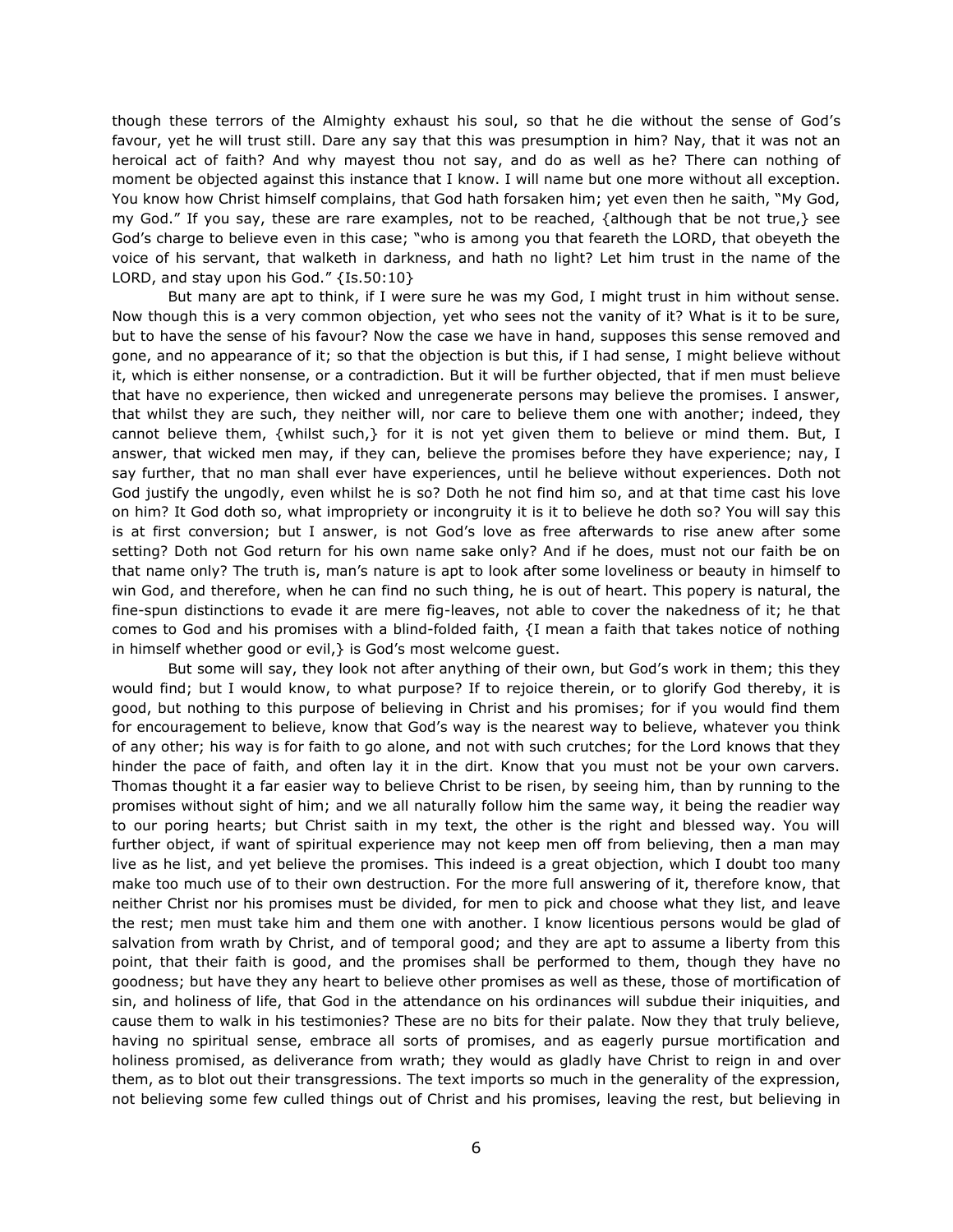whole Christ, and all sorts of his promises. In brief, let not wicked men's snatching at what they cannot catch, hinder any bleeding, panting soul, that fain would, but dares not, embrace Christ and his promises, from receiving this gracious speech of his, and the like expressions of scripture, that although sense fails, yet in believing when it fails, they are blessed.

Consider we now, what blessedness that is which attends such a believing as secludes sight; as there is a three-fold special blessedness attending it.

A blessedness of present sweet repose, or rest, in all conditions without disturbance, l need not contend, I know, to make this good, that it is a blessed condition indeed to sleep on such a pillow as evaporates all cares out of the head, and drives away all anxieties of heart, and dispels all tossing turbulent fears; so that he who lays his head on it, can sleep as securely in a storm as in a calm, in a prison as in a palace, in the most pinching penury as the greatest plenty; now such, yea, and far more excellent a pillow is this faith in Christ alone. Faith mixed with sense, comes not near it in this great privilege, which I shall clearly illustrate by many evidences. Compare this unmixed faith with that which is mixed with corporeal sense, and see the difference. One man believes God loves him, and leans too much to his prosperous state of health, wealth, liberty, and the like; another believes and minds not this at all. Oh, what rest hath this last beyond the other! The first is no sooner sick or held under, or like Job, cashiered of all; or, like David, exiled; or, like Paul, imprisoned; but, Oh, how is he, like David, presently troubled! You might know David's disease by his pulse; "I said in my prosperity, I should never be moved, thou hast made my mountain strong; but thou didst hide thy face, and I was troubled." It is plain that he leaned too much on his prosperity. Too many find the same truth by woeful experience. Oh, how are they daunted, nay, even dreaded with crosses, losses, and such outward mishaps; nay, often questioning God's love now, which they suspected not before! And as such, changes are frequent, so vexations, distractions, and agonies of heart come thick.

On the other side, look on the unmixed faith, such as Job's, that he would trust though he were killed; see how still he is all the while his sad messengers follow one another at the heels, the Lord gives, and the Lord takes away, blessed be the name of the Lord," is all the disquiet he shows; nay, the Lord affirms his temper to be such, that in all that change "Job sinned not." Jonah cannot lose a gourd, but he frets as if he were undone, whilst Job sits still with the loss of all; Paul and Silas sing in prison, while their sides are torn with whips; Peter's heart is at his mouth when Christ speaks of the Jews cruelty, and out of fear tempts Christ, for which he was well reprehended for his labour. I will give but one instance suiting with the times. Suppose two persons believe God's goodness to restore liberty to his church; the one hath his eye too busy on the means, suppose the Parliament; the other only on Christ's love to it, and the faithfulness of his promises of this nature. Now see the difference of the quiet rest of these two; the first, how anxiously solicitous is he for daily news! How disquieted if he cannot hear! How dejected and daunted if suspicions be but whispered! And how dead his heart, even as Nabal's, if such a hopeful means be frustrated and dissolved! Like David, as you heard before, when Saul had hunted him out of all his holes, there is no hope left then, he shall perish. But he that hath both feet on Christ, hath as much joy as the other in the prosperous success of fair means, and is moderate in his enquiry; his copyhold is not touched if the means fail; his footing is fast still, and therefore his heart stands fast. See an excellent instance like this in Mordecai, when the Jews were in a desperate case, the decree being gone out; Esther, the queen, was a likely means, as he tells her, to compass the deliverance; "who knoweth whether thou art come to the kingdom for such a time as this?" {Esther 4:14} Therefore he makes use of her, but yet he leaned not to her; for he tells her, that if she altogether held her peace at this time, yet enlargement and deliverance should arise to the Jews from another place. Such know that God hath a thousand ways to make good his word which they know not of, and therefore are no more troubled at the breaking of one string, than he that hath a dozen more to his bow. Such was Abraham's quietness and rest, when thousands would almost have broken their hearts with the task God set him; but he looked on this, that God was able {though he knew not how} to raise him {his Isaac} from the dead again. The like difference may be seen betwixt such as mingle natural reason with faith, and those that banish it. See this difference between Moses and Abraham; the former is passionate, and speaks unadvisedly, the other staggers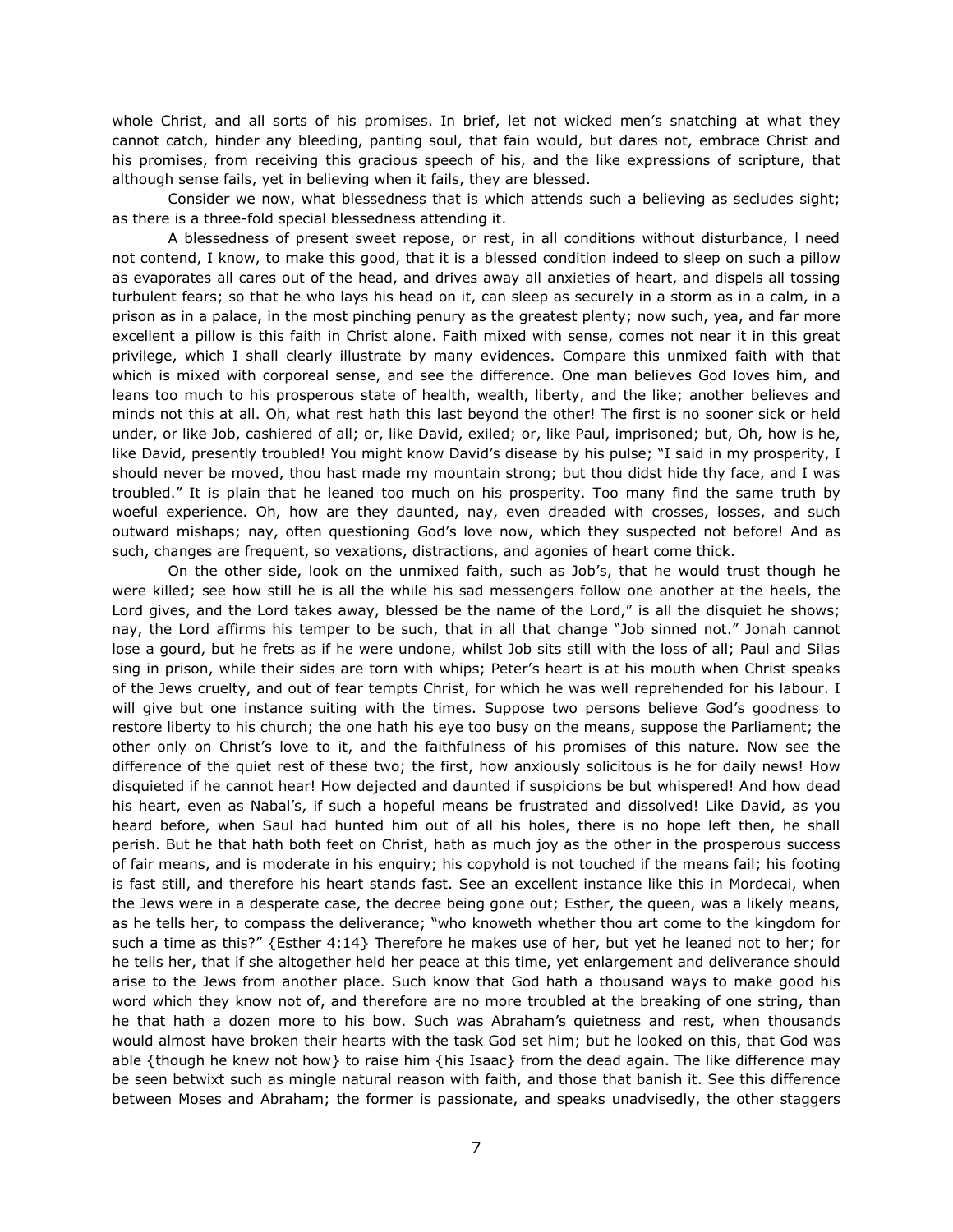not. The same difference may as plainly be seen betwixt such as trust only in the name of the Lord, without regard to the presence or absence of spiritual experiences, and those that consult with them. How common is it to see the latter sort roaring for disquietness, breaking forth into pitiful agonies, not only for the sinfulness of the defects and failings they are conscious of, which is requisite, but with distractive fears of God's utter departure from them. Oh, what a mountainous task is it to settle and quiet such people again! The ebbings of their unsettled restless spirits, are double to the flowings of their comforts; nay, the still water of their spiritual rest is but for a moment in a manner, the least wind of failing {if their hearts be tender} sets them trembling like aspen leaves; and because such blasts of failings are as frequent as the stirring of some winds, they have as little rest as such leaves; but if a soul build on the rock alone, looking always upward for security, neglecting experiences for such an use as to prop up faith, the Lord himself must sink before they real; he must crack under them, before their hearts rise to their mouths; he must call in again what hath gone out of his mouth, and unseal what he hath sealed, before they will suspect their titles to him and his promises. In a word, he must change, before they can be made to believe that they shall be consumed. These sleep securely, whilst others, pouring on present storms with half-dead hearts, look every moment for swallowing up. What blessedness were it to a soul to be so thoroughly resolved when all conspire against it, and come with open mouth upon it, and yet it stands still and sees the salvation of the Lord? Certainly such establishment is not to be had, but where men believe without fetching their corner-stones from sensible experiences.

In such an unmixed faith, refined from sense, there is a transcendent blessedness in regard of the more abundant glory such a believing soul brings unto God. You know that speech, "it is a more blessed thing to give than to receive." Now; although properly and really we cannot give God anything, all being his due, yet he is pleased to account the glorifying of him "a giving of glory to him," which he takes more kindly than men do the greatest gifts given to them. See this fully cleared in an instance fit for our purpose, in Abraham, when God promised him a son by Sarah; observe his faith, how abstracted it was from sense, "he considered not his own body now dead;" and thus, "he staggered not at the promise of God through unbelief; but was strong in faith, giving glory to God; and being fully persuaded that, what he had promised, he was able also to perform." {Rom.4:19-21} If any ask what glory such an abstracted faith gives to God? I answer that it gives him the glory of his absolute independent power; it makes the world to see that they care not for any the least coadjustors to help him out with his own work.

This glory did the faith of the three children, in Daniel, give God, which wrought strangely on that heathen king, "we are careless {say they} to answer thee in this matter; our God is able to deliver us;" whereas a faith mixed with sense robs him wonderfully of his glory, as I might easily show, but it is too obvious. So, it gives God the glory of his faithfulness and truth, by showing to the world that he is so good, that they care not for the best security in the world to be bound with him when he hath but passed his word. You know, that among men it makes much for a man's credit, that his only word will be taken for great sums, and further security is despised; so doth this taking God's word only, much advances his credit in the world. Christ inveighs bitterly against that adulterous generation that did seek a sign; intimating, how much they endeavored to impair his credit, that he could not be credited without a pawn. Paul, by this faith, gives this glory to God, "for I know whom I have believed, and am persuaded that he is able to keep that which I have committed unto him against that day." {II Tim.1:12}

On the other side, where faith hunts after sense, how pitifully is God robbed of his faithfulness? When men are not well, except they bare two strings to their bow, is it not manifest they suspect one? When men cannot sleep if they have but a man's own bond, they do not account such a one of small credit? And is not this a wounding him in his reputation, especially if they make it public? I might instance in many other particulars, wherein this single eye of faith glorifies God, which is the greatest blessedness to a soul upon earth.

In such an unmixed faith there is a great blessedness, in regard of the more abundant and comfortable fruition of the things so believed. The more and more abundant fruition of things